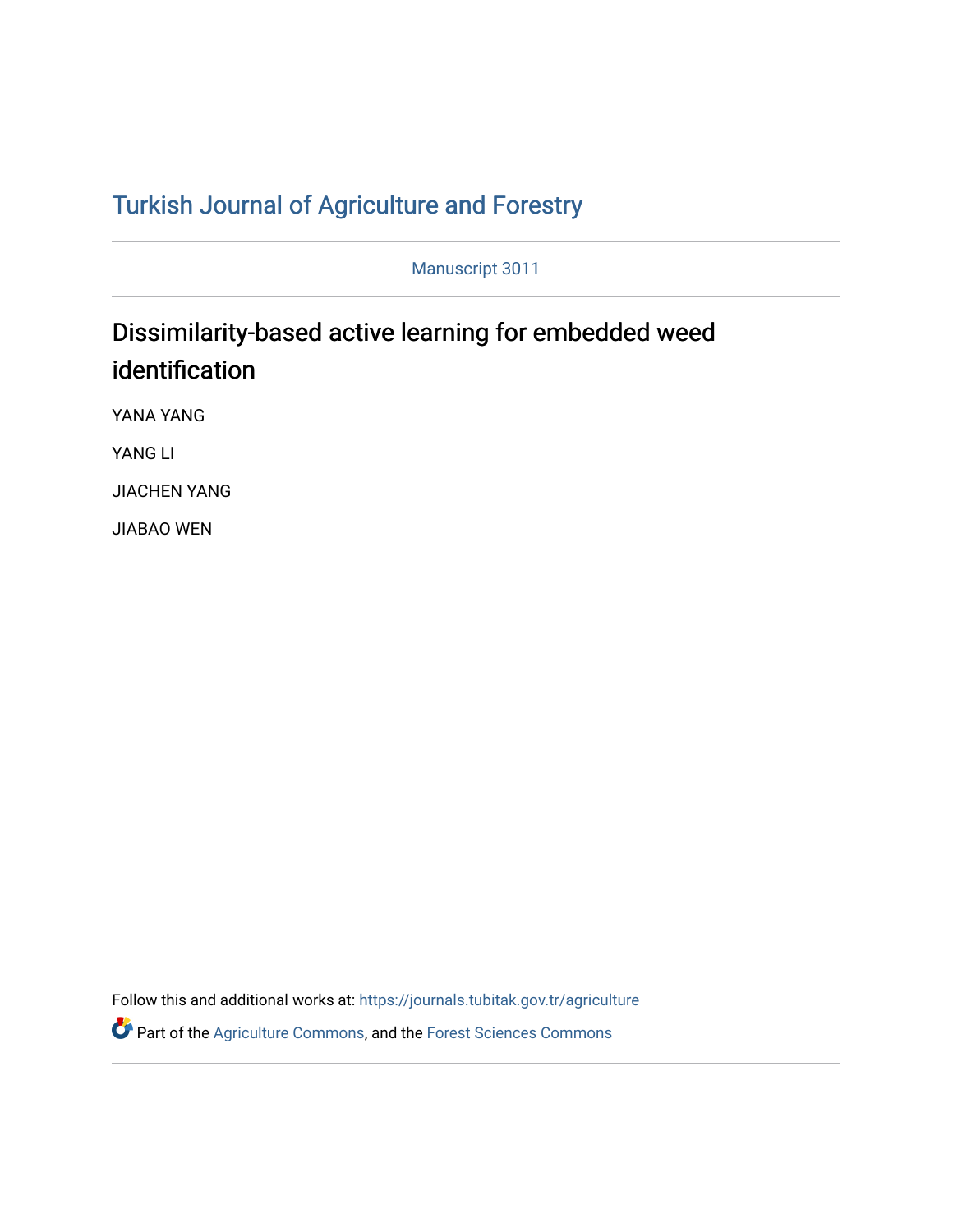

**Turkish Journal of Agriculture and Forestry Turk J Agric For** 

**http://journals.tubitak.gov.tr/agriculture/**

**Research Article**

(2022) 46: 390-401 © TÜBİTAK doi:10.55730/1300-011X.3011

## **Dissimilarity-based active learning for embedded weed identification**

Yana YANG<sup>1,2</sup> (0, Yang LI<sup>1,2,</sup>\* (0, Jiachen YANG<sup>2</sup> (0, Jiabao WEN<sup>2</sup> (0

<sup>1</sup>College of Mechanical and Electrical Engineering, Shihezi University, Shihezi, China  $^{2}$ School of Electrical and Information Engineering, Tianjin University, Tianjin, China

| <b>Received:</b> 01.03.2022 |  | Accepted/Published Online: 22.04.2022 |  | <b>Final Version: 21.06.2022</b> |
|-----------------------------|--|---------------------------------------|--|----------------------------------|
|-----------------------------|--|---------------------------------------|--|----------------------------------|

**Abstract:** Weed identification helps ensure crop yield and realize precision agriculture. Although the deep learning-based methods have achieved high performance, their needed large-scale annotated data is difficult to obtain, and the massive parameters lead to difficulties in model deployment in embedded applications. To develop efficient crop weeds classification system, we propose a dissimilarity-based method to select few but representative samples and consider data diversity. Many experiments are conducted on two different datasets. Results show that the proposed method can obtain test accuracy of 90.75% with 32% amount of the DeepWeeds dataset, up to 99.18% of the baseline accuracy. For the Grass-Broadleaf dataset, our approach can obtain the test accuracy of 98.97% with 27.8% amount of the dataset, up to 99.5% of the baseline accuracy. Further, the designed model is compressed from 117.9 MB to 8.6 MB, with a compression ratio of 92.7%, while with only 1% degradation of accuracy. Finally, the compressed model is deployed to NVIDIA Jetson AGX Xavier, running at 192 fps. This work can lay a foundation for the following research about few-shot learning, data quality assessment, and model deployment in agriculture.

**Key words**: Smart agriculture, data quality, metric, few-shot, compression

## **1. Introduction**

Intelligent agriculture is a new development trend of digital agriculture (Jiang et al, 2021; Li and Yang, 2021). The crop weeds classification is increasingly significant in precision agriculture. In traditional agriculture, farmers rely on the manual identification of weeds. However, in a large area of field such as Xinjiang, northwest China, there usually exists a variety of weeds. Many kinds of them have similar characteristics, making manual identification more and more difficult.

Deep Convolutional Neural Networks (CNNs) have attracted much attention from researchers (Nie et al, 2019; Li et al, 2020; Li and Chao, 2021; Li et al, 2022), owing to the excellent feature extraction capability in agricultural classification tasks. The accuracy of classification is constantly improving. Considering the difficulty of manual identification, many researchers have used CNNs for precision agriculture. For instance, rice pests and diseases were classified and a lightweight architecture for embedded devices was developed (Rahman et al, 2020). Several CNNs were compared to identify barley, considering accuracy, computation, and training cost (Kozłowski et al, 2019). A new CNN model was proposed to use many kinds of features for crop classification (Yang et al, 2020). A deep CNN was utilized to recognize cotton

boll status, which can substitute manual identification (Li et al, 2020). A deep CNN for accurate crop identification was proposed and tested on the self-built WHU-Hi dataset (Zhong et al, 2020). A CNN model was used to classify many kinds of crops from different source images (Gu et al, 2019). It cannot be denied that CNNs used for precision agriculture have made remarkable achievements over the past several years.

However, there are two main problems with the current deep learning methods. First, deep CNNs based on deep learning require a huge mass of data (Li and Chao, 2021; Li et al, 2021), which may be difficult to obtain in some cases. In addition, when facing large amounts of datasets, labelling them is difficult and costs much of the time. Second, as the depth of the network increases, there are more than millions of parameters in the deep model (He et al, 2019). High-performance servers with GPUs are indispensable. If we want to deploy the deep CNNs for weed classification in the field, it is impractical to use those servers (Villa-Henriksen et al, 2020).

Due to the difficulties of acquiring a large amount of data and labelling, it is necessary to study with a small number of samples. Recently some methods with a few samples have made much progress, which contain fewshot learning (Li and Yang, 2020), transfer learning

<sup>390</sup> \* Correspondence: liyang328@shzu.edu.cn

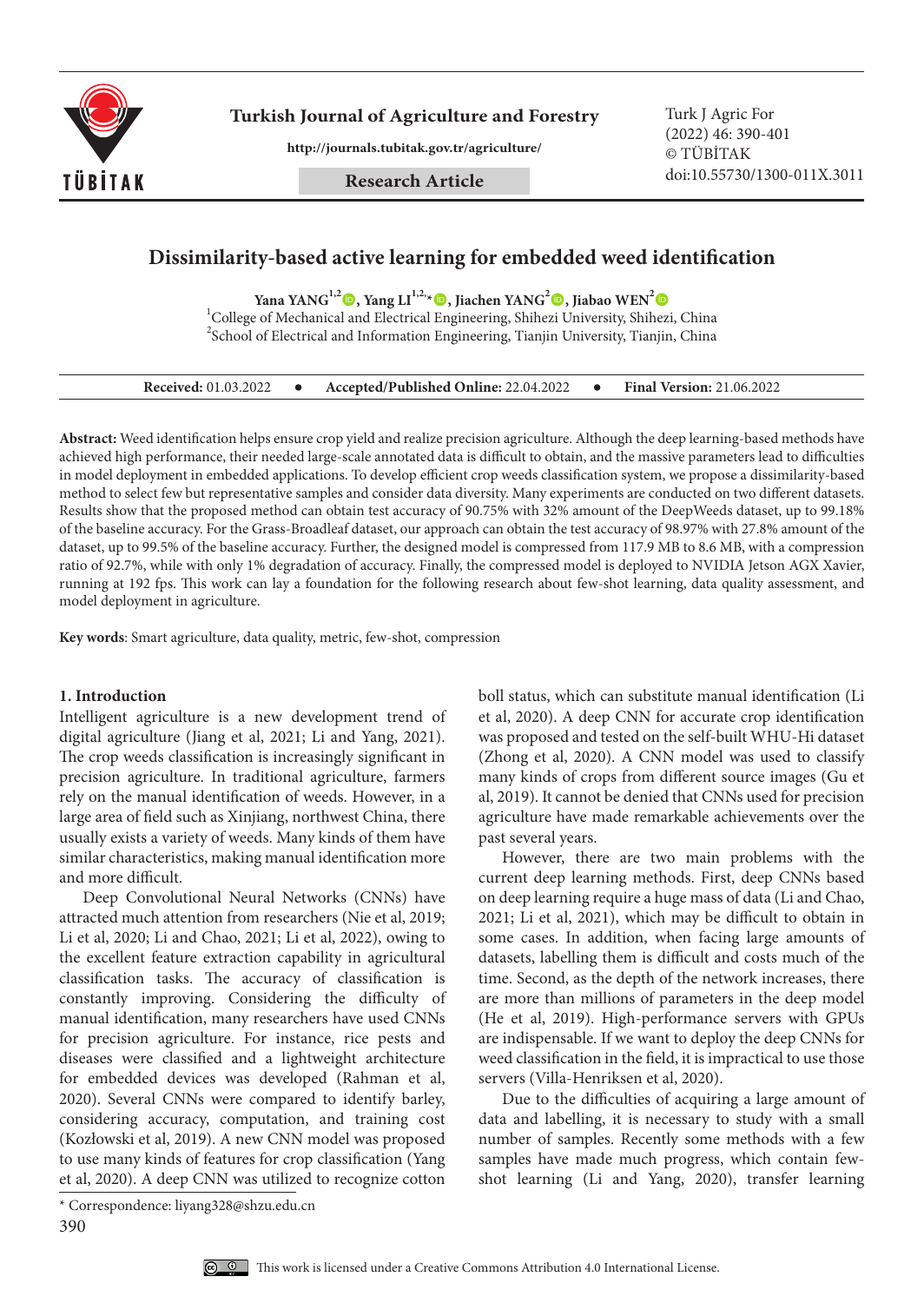(Mohanty et al, 2016), active learning (Yin et al, 2017; Yoo and Kweon, 2019). On account of numerous parameters of deep CNNs, many researchers have proposed different methods, such as weight quantization (Rastegari et al, 2016), filter pruning (Lin et al, 2020; Yan et al, 2020), and weight decomposition (Li et al, 2019).

In this paper, we introduce a new method for weed classification, named dissimilarity-based active learning (DBAL), which can pick out a few samples yet consider the overall diversity of the dataset. We carry out comparative experiments on two different datasets, DeepWeeds and Grass-Broadleaf datasets for weed recognition. Experiment results show that our method can achieve 90.75% accuracy with 32% amount of the DeepWeeds dataset, up to 99.18% of the baseline accuracy (91.5%). Results can validate the effectiveness and generalization of our DBAL method. To degrade the number of parameters and model size, we prune the unimportant convolutional channels according to scale factors of Batch Normalization (BN) layers. We compress the model from 117.9MB to 8.6MB, up to a compression ratio of 92.7%, with an inconspicuous 1% accuracy drop. Finally, we transplant the compressed model to NVIDIA Jetson AGX Xavier, running at 192fps. This study attempts to contribute to the practicality of precision agriculture. In summary, the main contributions are as follows.

(1) We propose a DBAL method, which can select fewer instances to cover the diversity of the whole dataset as much as possible according to metric.

(2) Experiment results on the two different weed datasets show that our method is effective and robust, also has competitive performance.

(3) By model compression, the model size degrades from 117.9 MB to 8.6 MB, with 1% accuracy drop. The compressed model can run at 192 fps on NVIDIA Jetson AGX Xavier.

## **2. Materials and methods**

## **2.1. Dataset**

To verify the effectiveness and generalization of our proposed DBAL method, we carry out the experiments

on the two different public datasets, Grass-Broadleaf and DeepWeeds datasets.

## **2.1.1. Grass-Broadleaf dataset**

The Grass-Broadleaf dataset consists of 4 classes. Figure 1 shows some examples of the dataset. It belongs to the Kaggle competition, which can be found at the following site (https://www.kaggle.com/fpeccia/weed-detection-insoybean-crops).

There are 15,336 images in the Grass-Broadleaf dataset. The number of images in the dataset is shown in Table 1.

## **2.1.2. DeepWeeds dataset**

The DeepWeeds dataset contains 9 different kinds (Olsen et al, 2019; Lu and Young, 2020). Figure 2 shows some examples of the dataset. This dataset will help identify various weeds under different growing states from many weeds in the fields.

There are 17,509 images with  $256 \times 256$  pixels in the DeepWeeds dataset. The number of images in the dataset is shown in Table 2. The number of images for each class surpasses 1000.

## **2.2. The overall framework**

Benefiting from the development of deep learning, the classification accuracy is significantly improved. However, it often relies on a large-scale dataset. There is no doubt that labelling will be time-consuming in this case. In addition, the network contains a huge number of parameters, it needs high-performance GPUs as support. So, on one hand, we use active learning to find fewer but more useful samples from the large-scale of the dataset. On the other hand, we use model compression to reduce network parameters and model size, making the network more suitable for embedded platforms. Figure 3 shows the overall framework of this study.

When it comes to active learning, we often divide the data into a small labelled pool *L* and a large unlabelled pool *U.* Only samples in the *L* will be used to train the classification network. We want to find some samples in *U* which will help improve the test precision if they are labelled. Then those chosen samples will be added to *L*  for network training and evaluation. This active learning



**Figure 1.** Some examples of the Grass-Broadleaf dataset.



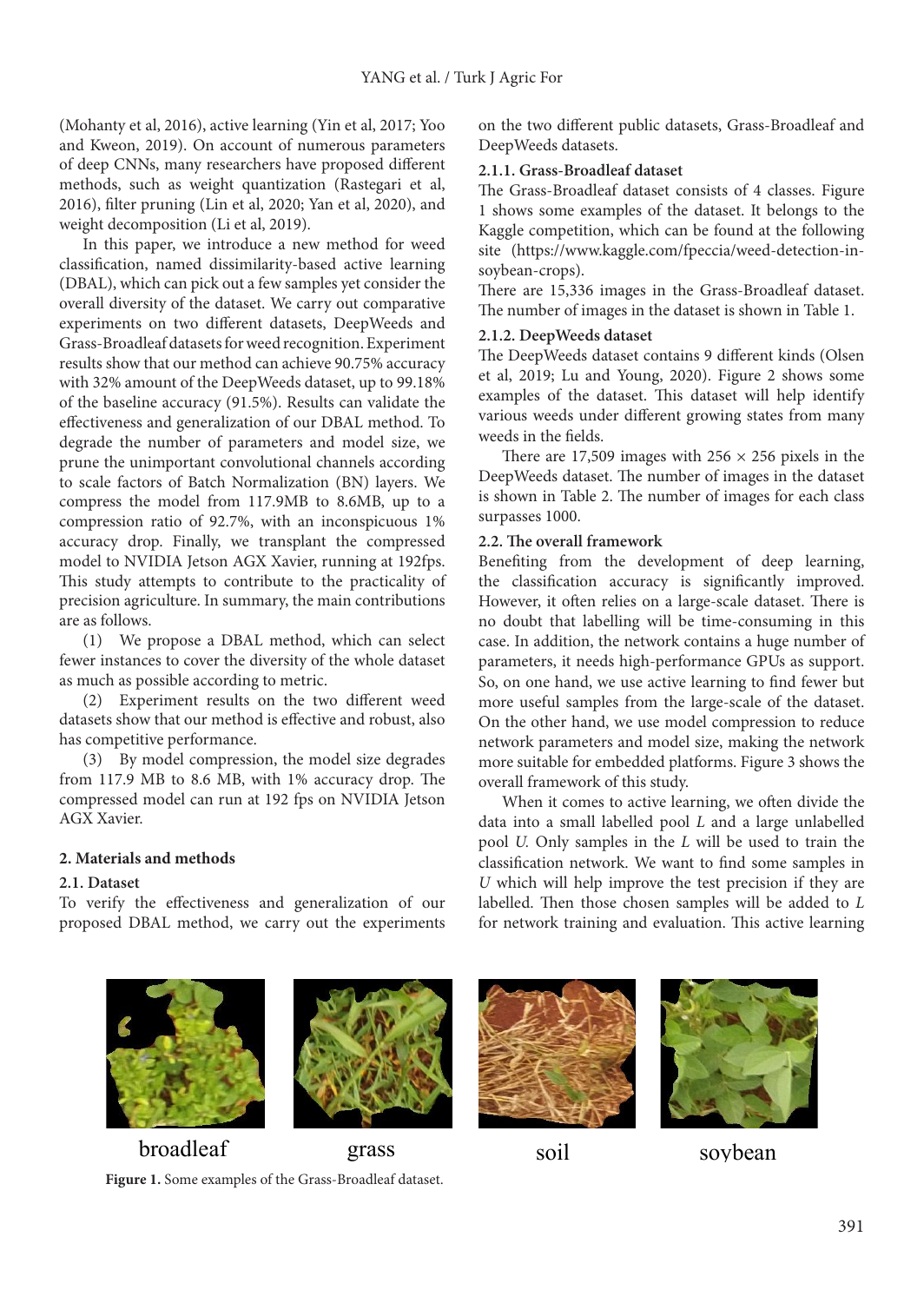| Index of class | Class name | Number of images |  |
|----------------|------------|------------------|--|
|                | broadleaf  | 1191             |  |
|                | grass      | 3520             |  |
|                | Soil       | 3249             |  |
|                | soybean    | 7376             |  |

**Table 1.** The number of images in the Grass-Broadleaf dataset.

process can repeat several times until it meets the demand for the number of samples or precision.

We propose an active learning method, for agricultural datasets used for classification, our method can find the samples from the unlabeled pool *U* that are the most dissimilar to those in the labelled pool *L*. Then those chosen samples from *U* are labeled and put into *L* for the next step of training. We can get a high-performance classifier instead of using all the samples of the dataset.

The classification networks based on deep learning usually contain a large number of parameters, which is not affordable for embedded platforms with limited computing resources. Model compression is an effective method to solve the problem. Some convolutional channels in the network are redundant and firstly we should find the least important channels in the network. We choose the scale factor in BN layers to judge the importance of the convolutional channels (Liu et al, 2017). Then we can remove the unimportant channels corresponding to the small-scale factors in the network according to the pruning ratio. Model compression perhaps leads to the drop in accuracy, fine-tuning will help compensate for



**Figure 2.** Some examples of the DeepWeeds dataset.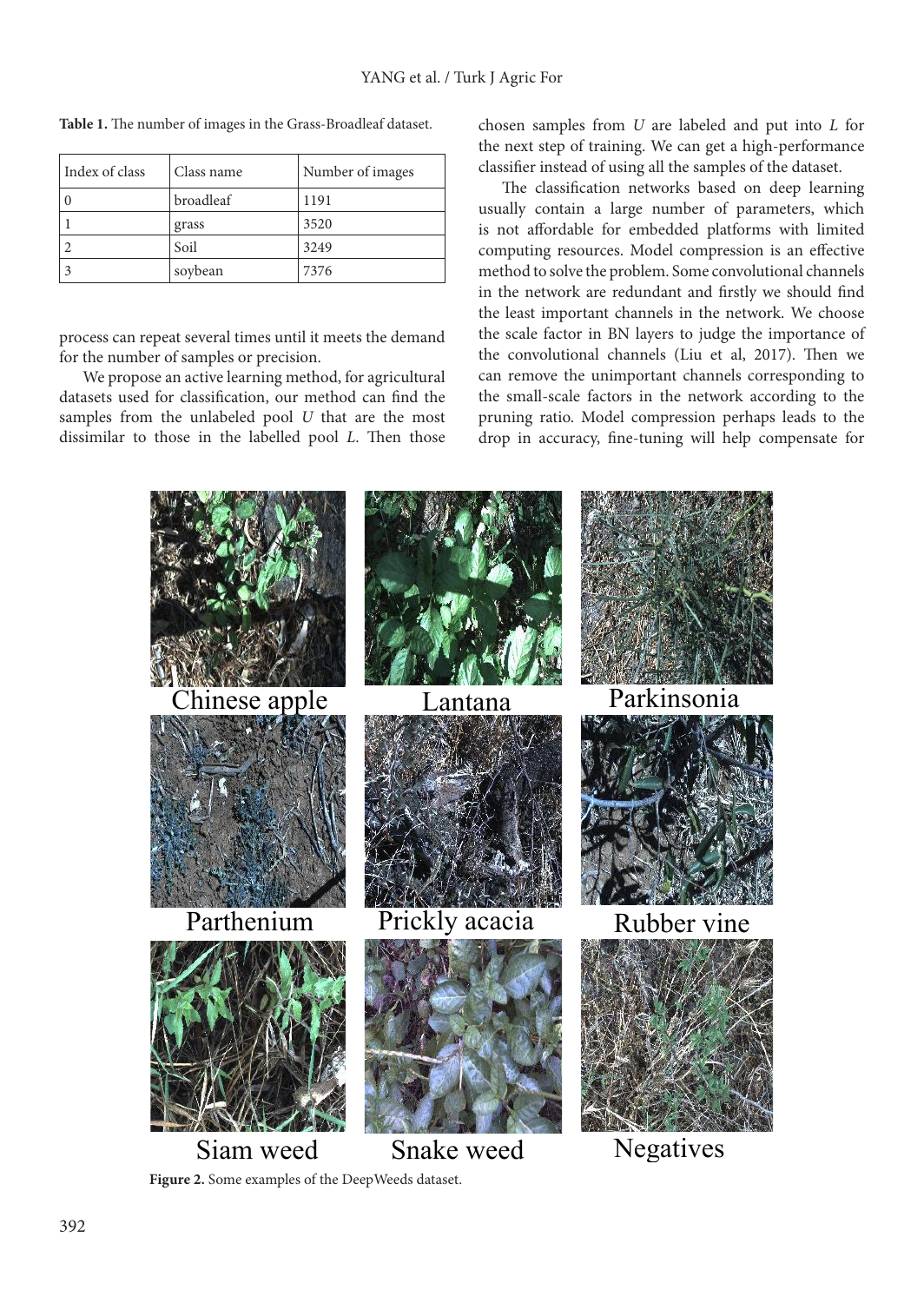| Index of class | Class name     | Number of images |  |
|----------------|----------------|------------------|--|
| $\Omega$       | Chinese apple  | 1125             |  |
|                | Lantana        | 1064             |  |
| $\overline{c}$ | Parkinsonia    | 1031             |  |
| 3              | Parthenium     | 1022             |  |
| $\overline{4}$ | Prickly acacia | 1062             |  |
| 5              | Rubber vine    | 1009             |  |
| 6              | Siam weed      | 1074             |  |
|                | Snake weed     | 1016             |  |
| 8              | Negatives      | 9106             |  |

**Table 2.** The number of images in the DeepWeeds dataset.

the accuracy. In the end, we transplant our model to the embedded terminal (such as NVIDIA Jetson AGX Xavier), which will contribute to the practical smart agricultural applications.

## **2.3. Proposed DBAL method**

For active learning, we aim to choose some samples from *U* which contain more valuable information if they are labelled and used for training. If these chosen samples are dissimilar to those in the labelled pool *L*, they may contain more useful information. In other words, if these chosen samples are labelled, then *L* will cover the diversity of the dataset as much as possible and help improve the accuracy. In this phase, we do not care about the true label of the samples in *U,* whatever it is lantana or another kind of weed, we just take the dissimilarity between the samples in *U* and those in *L* into consideration.

The dissimilarity-based active learning (DBAL) method is shown in Figure 4.

Firstly, we use a well-trained classification network to extract the feature embedding of the instances in the *L* and *U.* Next, we train a simple binary classification network, which consists of several full connected layers,

to distinguish whether the samples belong to *L* or *U.* Then, feature embedding will be extracted again by the binary network. Lastly, K-means is utilized to calculate the cluster centroid of the samples in *L*. Then we use the Euclidean distance to measure the dissimilarity between the cluster centroid and each sample in *U*. We will choose and label those top-K samples of *U* according to the sorted distance, which may contain more valuable information.

In specific, the images in the labelled pool *L* and unlabeled pool *U* are regarded as the input space *X1*. Only images in *L* are used for training a classification network *N1*, which can distinguish several kinds of weeds. Then, we remove the last classification layer of the network *N1* and extract all the features embedding corresponding to the images, which can be marked as feature space *X2*. The size of feature space *X2* is 512-d.

Next, we make a binary dataset and propose a simple binary classification issue, where the feature space *X2* is regarded as the input and the label space *Y* only contains 0 and 1. In the feature space *X2,* if the feature embedding belongs to *L,* its label is 0. Otherwise, the label is 1. The binary dataset is utilized to train a shallow binary classification network *N2*, which contains several full connected layers. Then we remove the last classification layer of the network *N2* and extract the feature embedding of *X2,* which can be marked as *X3.* The size of feature space *X3* is 256-d.

Then, in the feature space *X3*, we use K-means to obtain the cluster centroid *C* of the feature embedding in *L.* Euclidean distance is adopted to measure the similarity between the cluster centroid *C* and each sample in *U*, which can be described by Eq (1):

$$
D(i) = \|U(i) - C\|_2 \tag{1}
$$

 $\frac{1}{1}$ the Euclidean distance between the i-th sample in *U* and the cluster centroid C. According to the sorted *D*, we pick have the large distance with *C*. By doing this, we can choose Where i is the index of the samples in *U, D*(*i*) describes out the top-K instances in *U* and label them, which should



**Figure 3.** The overall framework.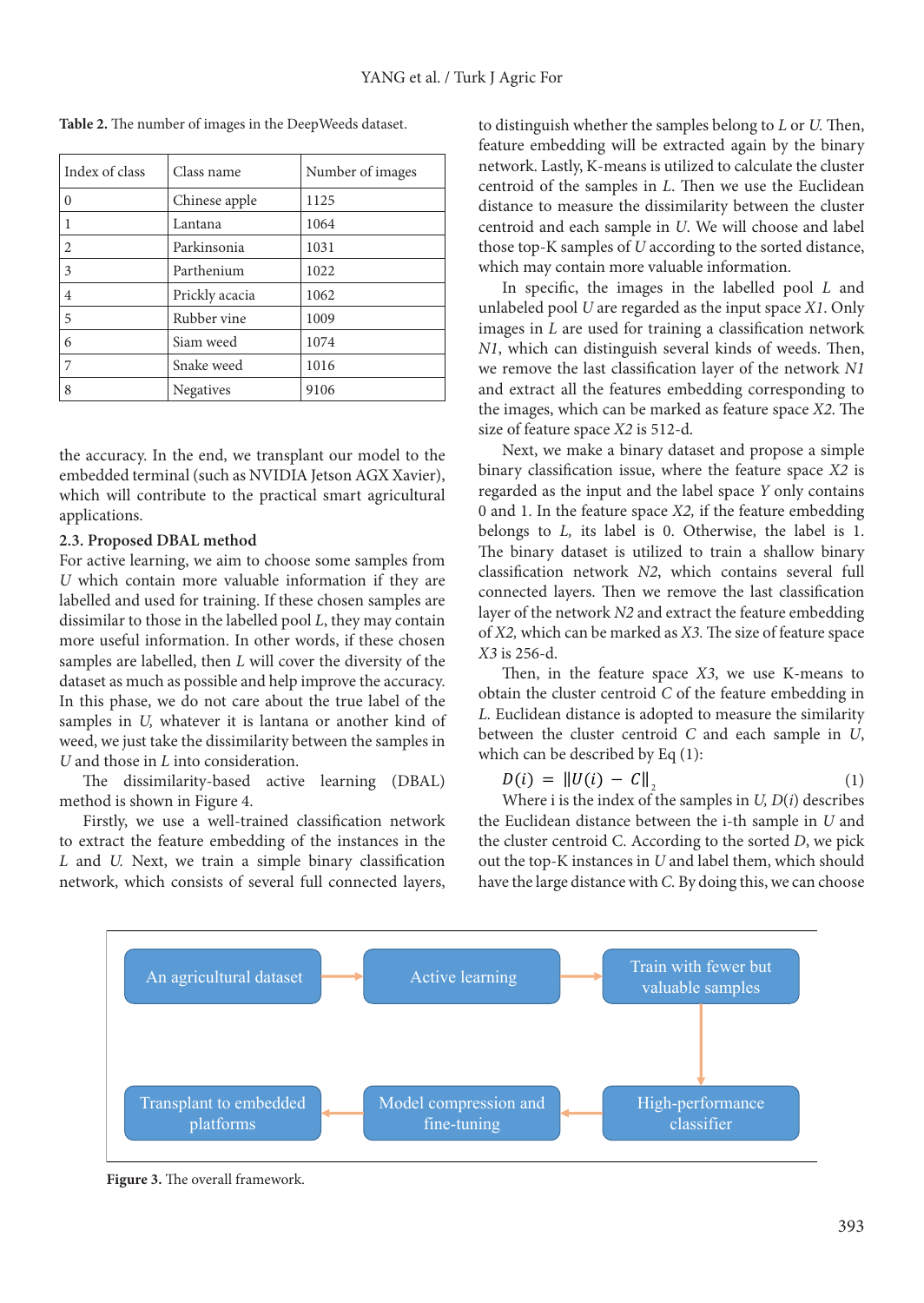

**Figure 4.** The proposed DBAL method.

the samples that are dissimilar to those in the labelled pool *L*, which may contain more useful information and cover the diversity of the whole dataset, finally help improve the classification accuracy.

## **2.4. Model compression method**

With the wide application of deep learning, the performance of weed classification greatly improves, which benefits from the increase in the depth of the network. However, the large number of parameters results in an unaffordable computation burden for embedded devices with scant resources. Therefore, if we want to deploy the model on the embedded devices, compressing the model will be an effective method to accelerate the inference process of the network.

Figure 5 shows the procedure of model compression. Firstly, a large model should be pretrained, which may contain a huge number of parameters and redundant convolutional channels. Next, we choose the appropriate metric to measure the significance and prune the unimportant channels. Directly pruning sometimes hurt the performance, so fine-tuning is necessary to compensate the accuracy. Then we evaluate the performance of the pruned model and decide if it is practical to deploy on embedded devices. If not, we may need to iteratively prune.

It is vital to select the suitable metric to judge the importance. We take notice of BN layers, which is described as Eq  $(2)$ :

$$
y = \gamma \frac{x - \mu_B}{\sqrt{\sigma_B^2 + \epsilon}} + \beta \tag{2}
$$

Where x is the input of the BN layer, and y is the output.  $\mu_B$  and  $\sigma_B^2$  describe the mean and variance of the input in each mini-batch B. *γ* and *β* represent the scale and shift factor of the BN layer. BN layers keep the number of channels unchanged following convolutional layers. Each scale factor corresponds to a convolutional channel. From Eq (2), if the scale factor  $\gamma$  is very small or close to zero, then the output y will perhaps be a constant and have less connection with the input. So, we use the scale factors of BN layers to measure the significance of convolutional  $\frac{1}{1}$ channels, which will not introduce extra parameters.

To force the scale factors becoming sparse or close to zero, we punish them by L1 regularization. The modified  $\log$  function can be described by Eq. (2). zero, we panton them by ET regularizations function can be described by Eq (3):

$$
L_{total} = loss_{CE} + \rho \sum_{\gamma \in T} |\gamma| \tag{3}
$$

Where *loss*<sub>CE</sub> represents the cross-entropy loss function, which is widely used in the classification task. T is a set including all the scale factors.  $\rho$  can balance the two items in  $L_{\rm total}$ 

After training, we can obtain a model with sparse scale factors. Those convolutional channels corresponding to the small-scale factors will be pruned according to the setting threshold θ. The maximum threshold marked as  $\theta_{\text{max}}$  is introduced to ensure that we will not remove all the channels in any layer. This means there will exist at least one channel in any layer after pruning. The threshold  $\theta(\leq)$ *θmax*) represents the pruning proportion we want. If the number of scale factors is M, then N ( $N = M^*\theta$ ) channels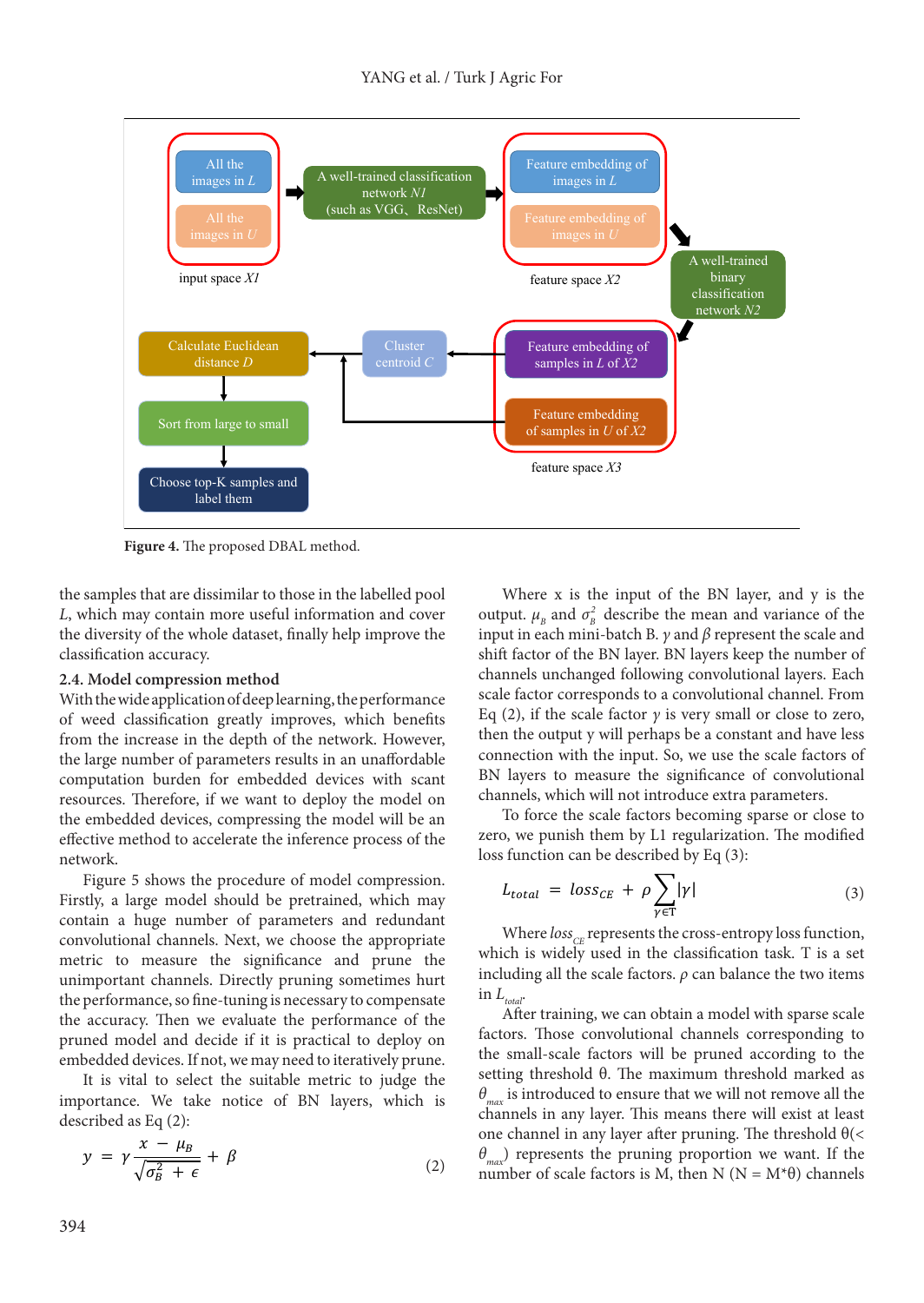

**Figure 5.** The procedure of model compression.

will be pruned. We remove the convolutional channels if their corresponding scale factors are more diminutive than the N-th value among the sorted scale factors. After pruning the accuracy may drop, so fine-tuning is used to compensate the accuracy. Then we evaluate the performance of the compressed model and determine whether transplanting to embedded devices is feasible. Otherwise, we will repeat the iterative procedure of pruning.

By model compression, the number of parameters and model size have degraded a lot. Then we transplant the compressed model to NVIDIA Jetson AGX Xavier. It has a 512-core volta GPU and 16GB memory. Enjoying the advantages of low power consumption and convenience, NVIDIA Jetson AGX Xavier has been widely used in many areas, such as agriculture, industry and so on. Our work will provide a valuable reference for the deployment of precision agriculture.

#### **3. Results**

#### **3.1. Experiment setup for active learning**

As for active learning, our code runs with one Titan Xp GPU in Centos system. The concrete development environment contains Python 3.6, CUDA 10.1, CUDNN 7.6.5, TensorFlow 1.14.0, Keras 2.3.1. We use VGG network architecture as the network *N1* for weed classification. All the images in the two different datasets are resized to 224  $\times$  224. We split the two datasets to obtain training set and testing set by 8:2. The testing set is used for evaluating the model performance. The training set is divided into a small labelled pool *L* and a large unlabelled pool *U.* In the beginning, we set the initial size of *L* for 800. In active learning process, we use our proposed method and choose K ( $K = 600/800/1000$ ) samples from *U*, which will be put into *L* and the number of images in *L* will be larger. If these samples are chosen for only one time, we cannot guarantee that they are the most dissimilar with *L.* So, we repeat the active learning process for 10 times, which means only K/10 samples are chosen for one time. Every time when K/10 samples are put into *L,* we retrain the binary classification network *N2* and continue the next step to choose the next K/10 samples. Only when K images are chosen and put into *L*, we retrain the VGG network *N1*  using the images in *L* and continue.

#### **3.2. Results for active learning**

To verify the effectiveness, we compare the performance of our DBAL method with random sampling according to the test accuracy on the two datasets.

## **3.2.1. Results on DeepWeeds dataset**

Figure 6, Figure 7 and Figure 8 show the results for  $K =$ 600/800/1000 respectively of different methods on the DeepWeeds dataset. The baseline accuracy (91.5%) refers to using the whole training set of the DeepWeeds dataset to train the VGG model without active learning process and evaluate on the testing set. The x-axis, y-axis represent the current number of labelled images and test accuracy, respectively. We also calculate the ratio between the current number of labelled images and the total number of DeepWeeds dataset, such as  $4.6\% = 800/17,509$ .

From the results on the DeepWeeds dataset, when K = 600, our DBAL method can obtain the test accuracy of 86.88% with 21.7% amount of the dataset, 3% higher than random sampling, up to 94.95% of the baseline accuracy. As  $K = 800$ , our method can acquire the test accuracy of 90.75% with 32% amount of the dataset, 2.9% higher than random sampling, up to 99.18% of the baseline accuracy. When  $K = 1000$ , our method can reach the test accuracy of 89.25% with 27.4% amount of the dataset, 3.2% higher than random sampling, up to 97.54% of the baseline accuracy.

#### **3.2.2. Results on Grass-Broadleaf dataset**

Figure 9, Figure 10 and Figure 11 show the results for K = 600/800/1000 respectively of different method on the Grass-Broadleaf dataset. The baseline accuracy (99.52%) means we use the whole training set of the Grass-Broadleaf dataset to train the VGG model without active learning process and evaluate on the testing set.

As shown in Figure 9, Figure 10 and Figure 11, for  $K =$ 600, our method can reach the test accuracy of 98.14% with 24.8% amount of the dataset, 1.4% higher than random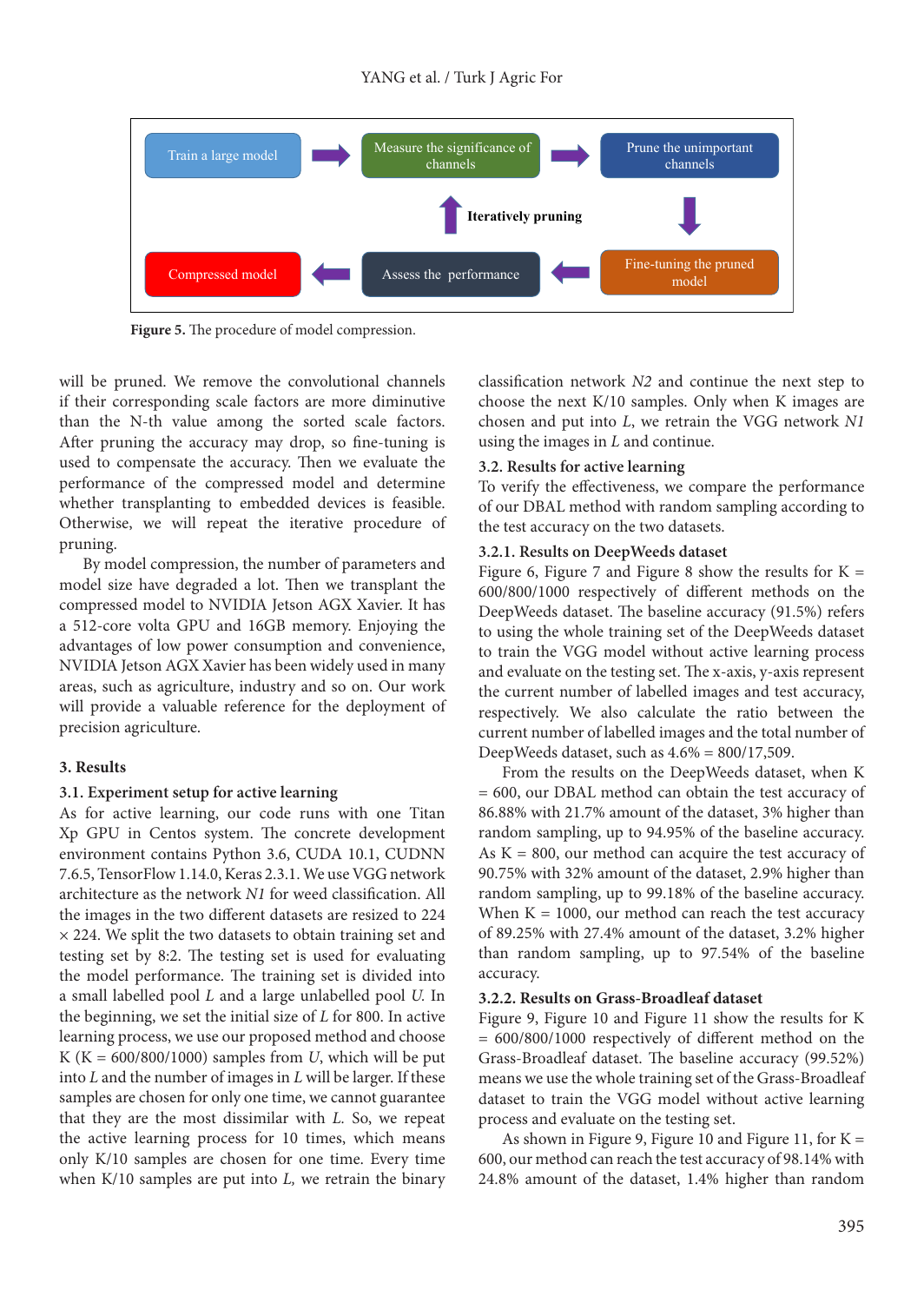

**Figure 6.**  $K = 600$  on the DeepWeeds dataset.



**Figure 7.** K = 800 on the DeepWeeds dataset.

sampling, up to 98.59% of the baseline accuracy. When  $K = 800$ , with 31.3% amount of the dataset, our method can obtain the test accuracy of 98.79%, 1.5% higher than random sampling, up to 99.2% of the baseline accuracy. As  $K = 1000$ , our method can get the test accuracy of 98.97% with 27.8% amount of the dataset, 2.2% higher than random sampling, up to 99.5% of the baseline accuracy.

#### **3.3. Results for model compression**

Model compression experiments are executed with VGG network on the DeepWeeds dataset. In detail, we set  $\rho$  =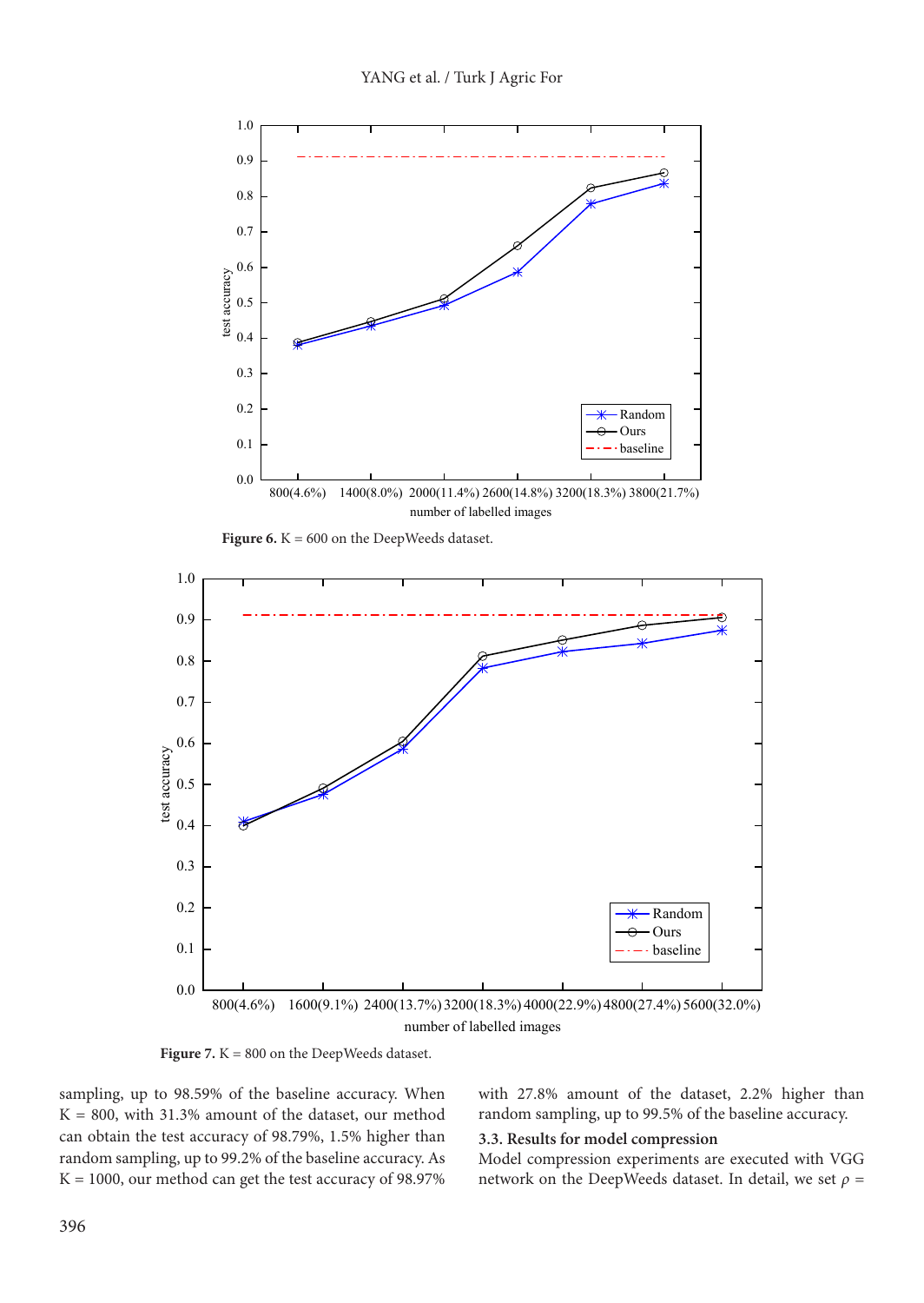

Figure 8. K = 1000 on the DeepWeeds dataset.



Figure 9. K = 600 on the Grass-Broadleaf dataset.

0.0001 to balance the Eq (3) and  $\theta = 0.3/0.5/0.7$ . Different values of θ represent different channel pruning ratios. We choose the model training with 5600 labelled images, 32% amount of DeepWeeds dataset, under the condition of  $K =$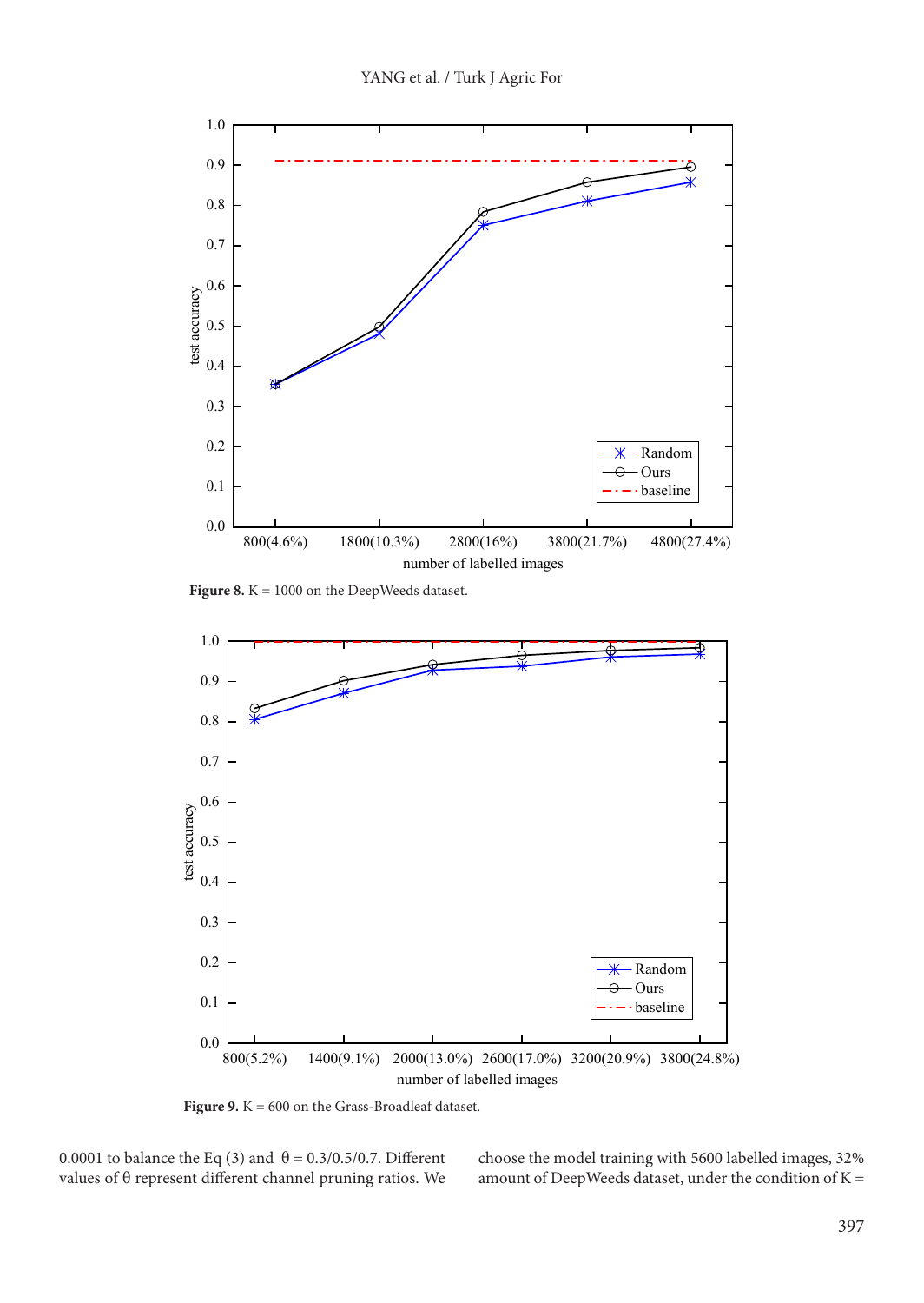

Figure 10. K = 800 on the Grass-Broadleaf dataset.



Figure 11. K = 1000 on the Grass-Broadleaf dataset.

800 in Figure 8, and execute the compression process. The baseline test accuracy (90.75%) means we directly evaluate the model performance on the testing set.

Table 3 shows the results of model compression. Directly pruning will cause the drop of performance. So, the test accuracy under different conditions of θ in Table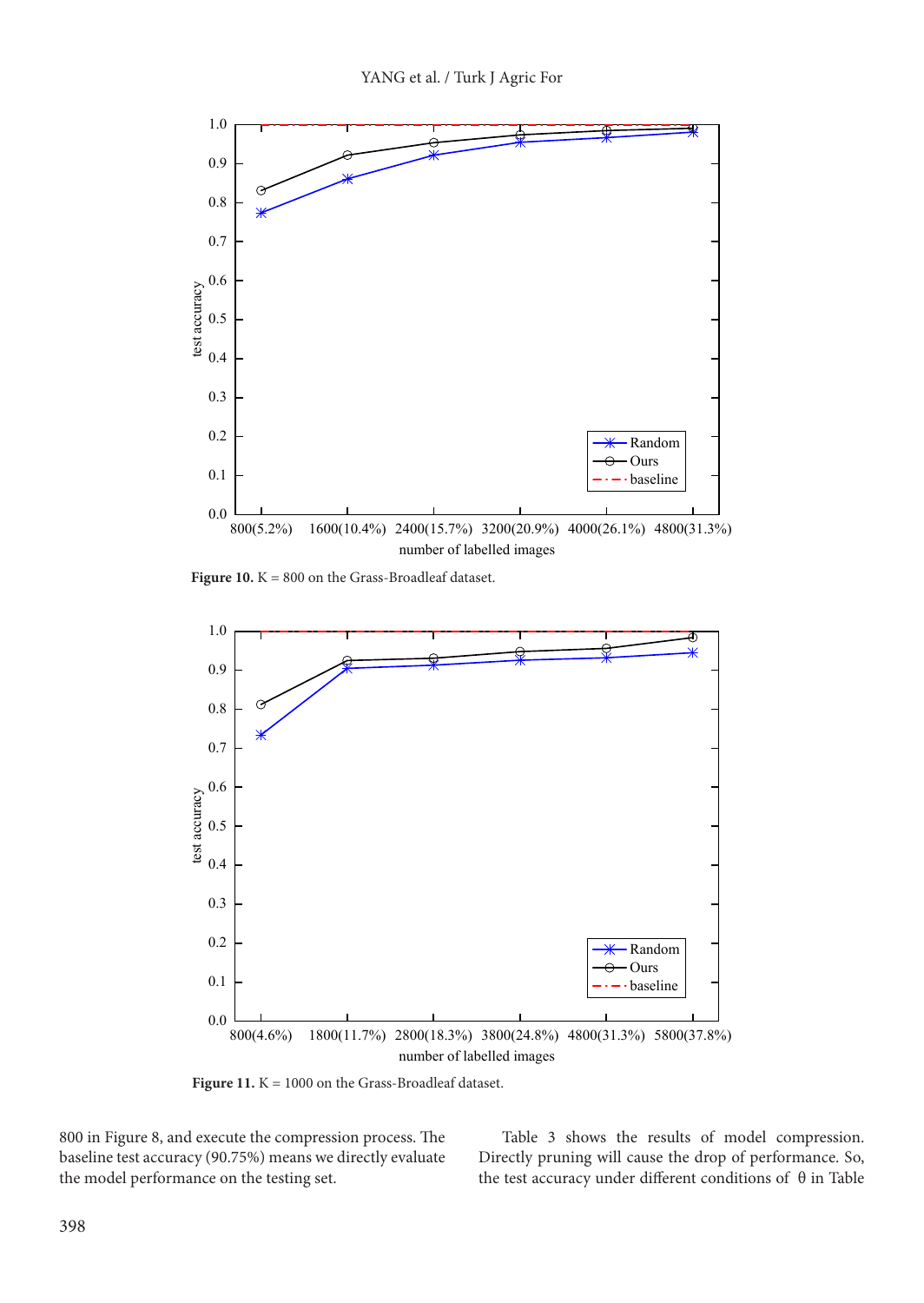|                | Test accuracy | Parameters | Model size | Compression ratio |
|----------------|---------------|------------|------------|-------------------|
| baseline       | 90.75%        | 14.7M      | 117.9MB    |                   |
| $\theta = 0.3$ | 88.88%        | 6.1M       | 49.2MB     | 58.3%             |
| $\theta = 0.5$ | 89.53%        | 2.8M       | 22.2MB     | 81.2%             |
| $\theta = 0.7$ | 89.75%        | 1.1M       | 8.6MB      | 92.7%             |

**Table 3.** Results for model compression.

3 is calculated after sparsity training, pruning and finetuning process. We also calculate the compression ratio for model size. The VGG model can be compressed from 117.9 MB to 8.6 MB, corresponding to a compression ratio of 92.7%, while without remarkable degradation of accuracy, about 1%. Finally, the compressed model is transplanted to NVIDIA Jetson AGX Xavier, running at 192 fps, which will beneficial to farmers for weed identification.

## **4. Discussion**

When it comes to intelligent agriculture with CNNs (Li and Chao, 2020; Li and Chao, 2021), there are two main problems. First, deep learning based CNNs need a large amount of data. Obviously labelling these datasets is difficult and costs much of the time. Second, with the increasing depth of the network, the performance becomes better and better. However, there are more and more parameters in the model. Thus, to solve the above two problems, we propose a new active learning method DBAL to choose valuable samples from the unlabeled pool, using fewer samples to cover the diversity of the whole dataset, which is related with the current few-shot learning (Yang et al, 2022), and then we remove the unimportant channels of the network to reduce the parameters and model size. By calculating the distance between each sample in unlabeled pool and the cluster centroid of labelled pool, our method DBAL can choose samples that are dissimilar to those in the labelled pool, which can contain more valuable information. In other words, our method can use fewer samples to cover the diversity of the whole dataset as much as possible.

With the rapid improvement of Internet of Things, deep learning models have made remarkable progress in intelligent agriculture. However, we cannot directly apply those high-end servers, which is obviously impractical. Low power consumption is a main trend. So, model compression is executed to reduce the number of parameters and model size. We apply L1 regularization on the scale factors of BN layers to find those unimportant channels and prune. Experiment results show that we can reach a compression ratio of 92.7% with tolerable 1% accuracy drop. The model size after compression is only 8.6MB, which will occupy less running memory. This means there are many unimportant channels in the CNNs (Liu et al, 2020). We can prune those according to our demand without obvious accuracy drop. Then we deploy the compressed model to NVIDIA Jetson AGX Xavier, with the running speed of 192fps, which contributes to the practical smart applications. In the future, this work can lay a foundation for other research works about few-shot learning, data quality assessment, and model deployment in agriculture.

## **5. Conclusion**

Considering the two problems of large amount of labelled data and numerous model parameters of deep CNNs, in this paper, we develop a framework containing active learning and model compression. Concretely, we propose a DBAL method to choose a few yet valuable samples to cover the diversity of the whole dataset according to metric.

We validate our method on two different datasets for weed classification and the results demonstrate that our DBAL method is competitive. Our method can achieve 90.75% test accuracy with 32% amount of the dataset, up to 99.18% of the baseline accuracy.

Then model compression is executed to reduce the number of parameters and model size. With a compression ratio of 92.7%, the model is compressed from 117.9 MB to 8.6 MB, with 1% accuracy drop. The compressed model runs on embedded NVIDIA Jetson AGX Xavier with the speed of 192 fps. This work can provide some reference for the following research based on limited samples and model deployment.

## **Acknowledgements**

This work was supported by the National Natural Science Foundation of China (No. 32101612).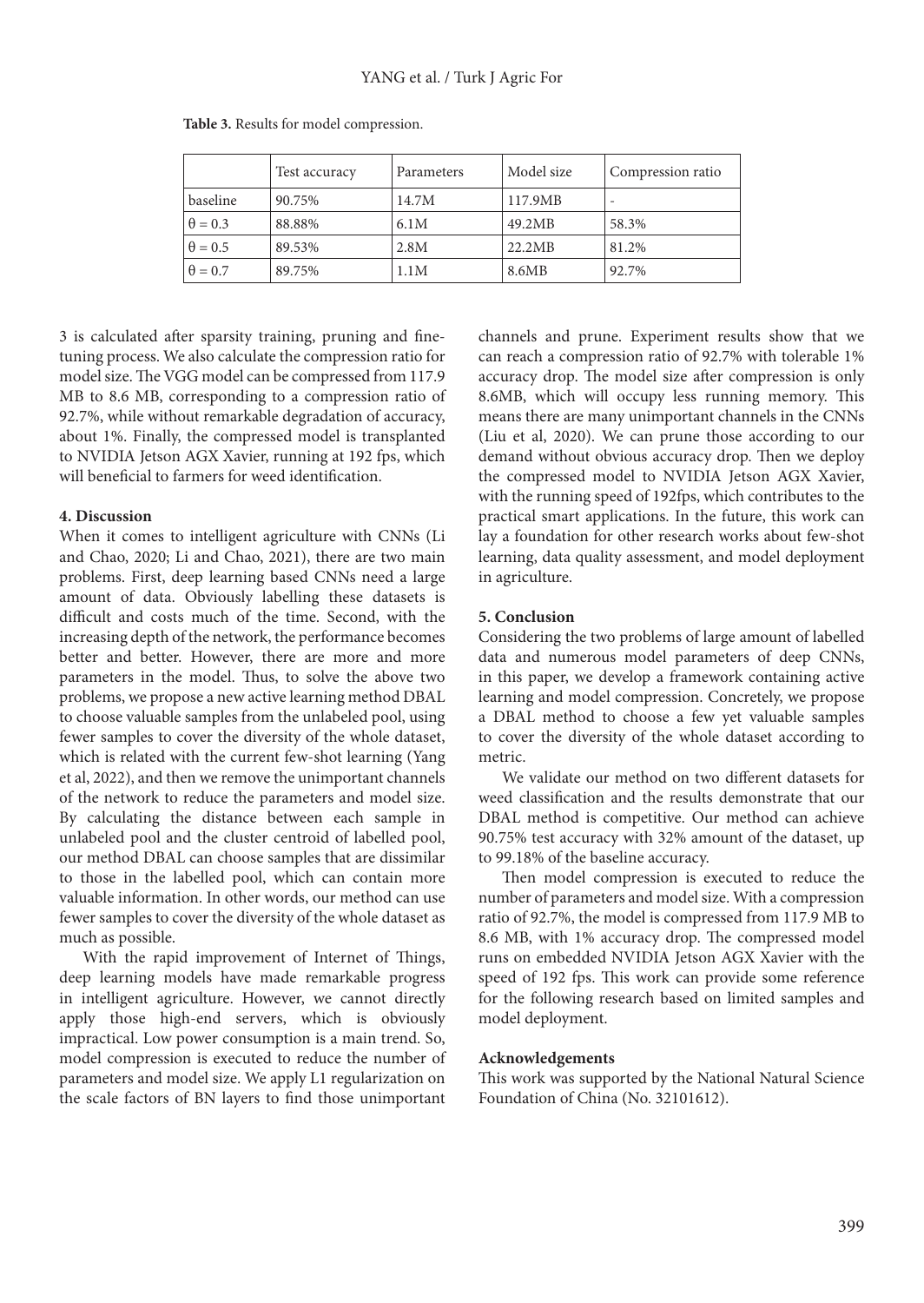## **References**

- Gu L, He F, Yang S (2019). Crop classification based on deep learning in northeast China using sar and optical imagery. In: 2019 SAR in Big Data Era (BIGSARDATA); pp. 1-4. doi: 10.1109/ BIGSARDATA.2019.8858437
- He Y, Liu P, Wang Z, Hu Z, Yang Y (2019). Filter pruning via geometric median for deep convolutional neural networks acceleration. In: Proceedings of the IEEE/CVF Conference on Computer Vision and Pattern Recognition; pp. 4340-4349. doi: 10.48550/arXiv.1811.00250
- Jiang CK, Liu ZL, Li XY, Ercisli S, Ma JQ et al. (2021). Non-volatile metabolic profiling and regulatory network analysis in fresh shoots of tea plant and its wild relatives. Frontiers in Plant Science 12. doi: 10.3389/fpls.2021.746972
- Kozłowski M, Górecki P, Szczypiński PM (2019). Varietal classification of barley by convolutional neural networks. Biosystems Engineering 184: 155-165. doi: 10.1016/j. biosystemseng.2019.06.012
- Li Y, Cao Z, Lu H, Xu W (2020). Unsupervised domain adaptation for in-field cotton boll status identification. Computers and Electronics in Agriculture 178: 105745. doi: 10.1016/j. compag.2020.105745
- Li Y, Chao X (2020). ANN-based continual classification in agriculture. Agriculture 10 (5): 178. doi: 10.3390/agriculture10050178
- Li Y, Chao X (2021). Distance-entropy: an effective indicator for selecting informative data. Frontiers in Plant Science 12. doi: 10.3389/fpls.2021.818895
- Li Y, Chao X (2021). Semi-supervised few-shot learning approach for plant diseases recognition. Plant Methods 17 (1): 1-10.
- Li Y, Chao X (2021). Toward sustainability: trade-off between data quality and quantity in crop pest recognition. Frontiers in plant science 12. doi: 10.3389/fpls.2021.811241
- Li Y, Chao X, Ercisli S (2022). Disturbed-entropy: A simple data quality assessment approach. ICT Express. doi: 10.1016/j. icte.2022.01.006
- Li Y, Gu S, Gool LV, Timofte R (2019). Learning filter basis for convolutional neural network compression. In: Proceedings of the IEEE/CVF International Conference on Computer Vision; pp. 5623-5632. doi: 10.1109/ICCV.2019.00572
- Li Y, Nie J, Chao X (2020). Do we really need deep CNN for plant diseases identification? Computers and Electronics in Agriculture 178: 105803. doi: 10.1016/j.compag.2020.105803
- Li Y, Yang J (2020). Few-shot cotton pest recognition and terminal realization. Computers and Electronics in Agriculture 169: 105240. doi: 10.1016/j.compag.2020.105240
- Li Y, Yang J (2021). Meta-learning baselines and database for fewshot classification in agriculture. Computers and Electronics in Agriculture 182: 106055. doi: 10.1016/j.compag.2021.106055
- Li Y, Yang J, Wen J (2021). Entropy-based redundancy analysis and information screening. Digital Communications and Networks. doi: 10.1016/j.dcan.2021.12.001
- Lin M, Ji R, Wang Y, Zhang Y, Zhang B et al. (2020). Hrank: Filter pruning using high-rank feature map. In: Proceedings of the IEEE/CVF conference on computer vision and pattern recognition; pp. 1529-1538. doi: 10.1109/ CVPR42600.2020.00160
- Liu N, Ma X, Xu Z, Wang Y, Tang J et al. (2020). Autocompress: An automatic dnn structured pruning framework for ultra-high compression rates. In: Proceedings of the AAAI Conference on Artificial Intelligence; pp. 4876-4883. doi: 10.1609/aaai. v34i04.5924
- Liu Z, Li J, Shen Z, Huang G, Yan S et al. (2017). Learning efficient convolutional networks through network slimming. In: Proceedings of the IEEE international conference on computer vision; pp. 2736-2744. doi: 10.48550/arXiv.1708.06519
- Lu Y, Young S (2020). A survey of public datasets for computer vision tasks in precision agriculture. Computers and Electronics in Agriculture 178: 105760. doi: 10.1016/j.compag.2020.105760
- Mohanty SP, Hughes DP, Salathé M (2016). Using deep learning for image-based plant disease detection. Frontiers in plant science 7: 1419. doi: 10.3389/fpls.2016.01419
- Nie J, Li Y, She S, Chao X (2019). Magnetic shielding analysis for arrayed Eddy current testing. Journal of Magnetics 24 (2): 328- 332. doi: 10.4283/JMAG.2019.24.2.328
- Olsen A, Konovalov DA, Philippa B, Ridd P, Wood JC et al. (2019). DeepWeeds: A multiclass weed species image dataset for deep learning. Scientific reports 9 (1): 1-12. doi: 10.1038/s41598- 018-38343-3
- Rahman CR, Arko PS, Ali ME, Khan MAI, Apon SH et al. (2020). Identification and recognition of rice diseases and pests using convolutional neural networks. Biosystems Engineering 194: 112-120. doi: 10.1016/j.biosystemseng.2020.03.020
- Rastegari M, Ordonez V, Redmon J, Farhadi A (2016). Xnor-net: Imagenet classification using binary convolutional neural networks. In: European conference on computer vision; pp. 525-542. doi: 10.48550/arXiv.1603.05279
- Villa-Henriksen A, Edwards GT, Pesonen LA, Green O, Sørensen CAG (2020). Internet of Things in arable farming: Implementation, applications, challenges and potential. Biosystems engineering 191: 60-84. doi: 10.1016/j.biosystemseng.2019.12.013
- Yan Z, Xing P, Wang Y, Tian Y (2020). Prune it yourself: Automated pruning by multiple level sensitivity. In: 2020 IEEE Conference on Multimedia Information Processing and Retrieval (MIPR); pp. 73-78. doi: 10.1109/MIPR49039.2020.00022
- Yang J, Guo X, Li Y, Marinello F, Ercisli S et al. (2022). A survey of few-shot learning in smart agriculture: developments, applications, and challenges. Plant Methods 18 (1): 1-12. doi: 10.1186/s13007-022-00866-2
- Yang S, Gu L, Li X, Jiang T, Ren R (2020). Crop classification method based on optimal feature selection and hybrid CNN-RF networks for multi-temporal remote sensing imagery. Remote Sensing 12 (19): 3119. doi: 10.3390/rs12193119